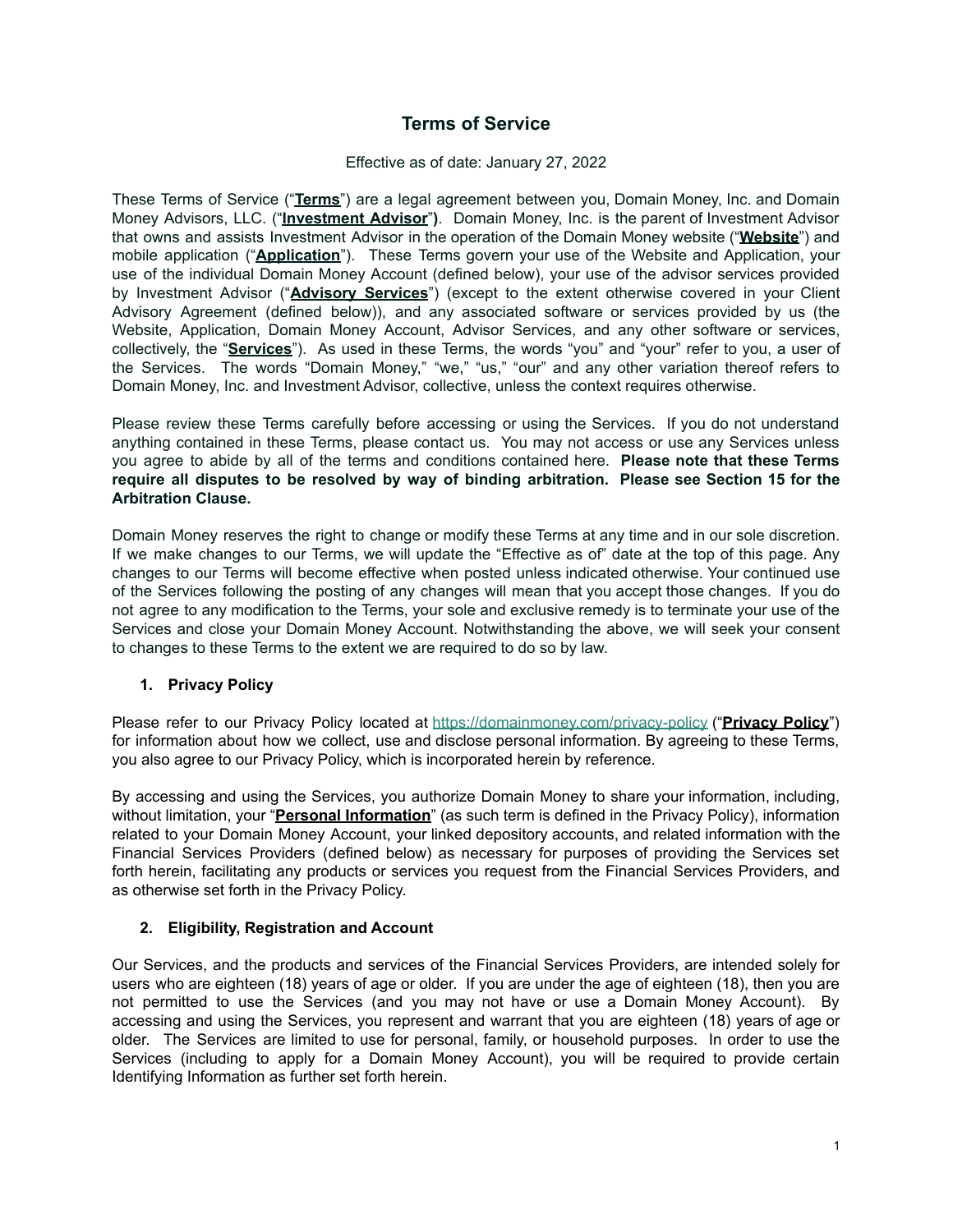You may not register a Domain Money Account or use the Services if you are a resident of any jurisdiction in which (i) Domain Money is not authorized to provide the Services, (ii) the United States has embargoed goods or services, (iii) where your use of the Services would be illegal or otherwise violate any applicable law of such jurisdiction or of the United States ("**Restricted Jurisdiction**"). You hereby represent and warrant that you are not a resident of any Restricted Jurisdiction and that you will not register a Domain Money Account or use the Services even if our methods to prevent you from registering an account or using the Services are not effective or can be bypassed. We may implement controls to restrict access to the Services from any Restricted Jurisdiction.

We make no claims that the Services are appropriate for or may be legally accessed outside of the United States. If you access the Services from outside the United States, you do so at your own risk and are responsible for compliance with the applicable laws of the country or jurisdiction where you may be located. You may not use or export any content of the Website or Application in violation of U.S. export laws and regulations or any other U.S. or foreign federal, state or local statute, rule or regulation. The Services are not intended for distribution to, or use by, any person or entity in any jurisdiction or country where such distribution or use would be contrary to local law or regulation. We make no representations that the Services are appropriate for use in all locations, or that the transactions, products, loans, financial instruments or services indicated or discussed on the Website or Application are available or appropriate for sale or use in all jurisdictions, or countries or by all investors or counterparties. By accessing or using our Services, you consent to the processing, transfer and storage of information about you in and to the United States, where you may not have the same rights and protections as you do under local law.

# **3. Registering for a Domain Money Account**

Through the Website and Application, Domain Money offers functionality which enables you to open and access financial accounts provided to you by the Financial Services Providers in order to (i) deposit, hold, and withdraw fiat currency (*i.e.*, U.S. dollars); (ii) buy, sell and trade certain cryptocurrencies and securities; and (iii) receive Advisory Services (such account, the "**Domain Money Account**"). You must open a Domain Money Account through the Website or Application.

When you request to open a Domain Money Account and any necessary accounts with the Financial Services Providers, we will request certain personal information, which may include, but is not limited to, your name, physical address, telephone number, email address, date of birth, social security number, taxpayer identification number, a government identification, and financial information (collectively, "**Identifying Information**"). You authorize Domain Money, the Financial Services Providers (defined below), and their designated service providers to use the Identifying Information in connection with Services (including Advisory Services), including to verify your identity, protect you and/or us against fraud or other financial crime, and to take action we reasonably deem necessary based on the results of such inquiries. When Domain Money, the Financial Services Providers, or their designated service providers carry out these inquiries, you acknowledge and agree that we may disclose your Identifying Information and any other Personal Information to credit reference and fraud prevention or financial crime agencies and that these agencies may respond to inquiries in full. This is an identity check only and should have no adverse effect on your credit rating. You may also be required to provide additional information to the Financial Services Providers in connection with your use of the Services.

You agree to provide accurate and complete information in response to verification questions, and you must keep all of your Identifying Information current. You are fully responsible for ensuring that your Identifying Information is updated at all times.

You are solely responsible for safeguarding your Domain Money Account and for all activity that occurs under your Domain Money Account, including for any actions taken by persons to whom you have granted access to your Domain Money Account. Domain Money disclaims all liability, and will not be liable, for or in connection with any harm or damages to you or to any party resulting from the theft or unauthorized use of your Domain Money Account. We reserve the right to change, suspend, or terminate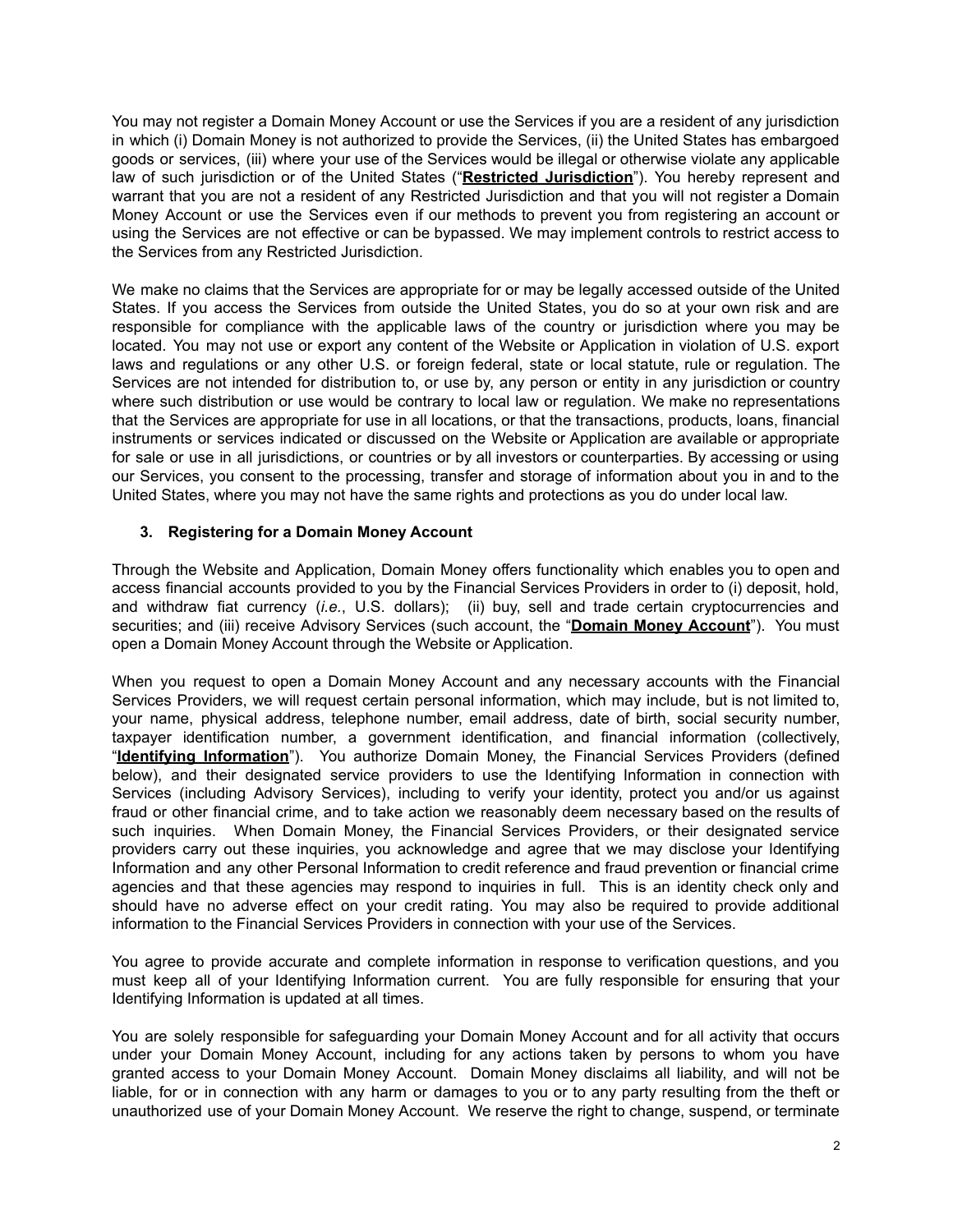your Domain Money Account if you provide inaccurate, untrue, or incomplete information or fail to comply with the registration requirements. Any actual or suspected unauthorized access or unauthorized activity related to your Domain Money Account will be treated by us as potentially fraudulent. You agree to notify us immediately if you become aware of any potentially fraudulent activity in connection with the Services. You agree to promptly report any potentially fraudulent activity to the relevant legal authorities if required by applicable law, and agree to provide us a copy of any report prepared by such legal authorities.

You authorize your wireless operator (AT&T, Sprint, T-Mobile, US Cellular, Verizon, or any other branded wireless operator) to disclose information about your account and your wireless device (if available), including your mobile number, name, address, email, network status, customer type, customer role, billing type, mobile device identifiers (IMSI and IMEI) and other subscriber and device details, if available, solely to allow for identity verification and fraud avoidance and to compare information you have provided to Domain Money or its service providers with your mobile operator account profile information for the duration of your business relationship with Domain Money. Separately, Domain Money may obtain information about your mobile phone activity from third parties and use this information for its other everyday business purposes. For more information, see our Privacy Policy for how we treat your data.Notice for Consumers.

# **4. Domain Money Account Functionality**

Through your Domain Money Account, you have the ability to: (i) deposit, hold, and withdraw fiat currency (*i.e.*, U.S. dollars); (ii) purchase, hold, sell, and trade certain cryptocurrencies; (iii) purchase, hold, sell, and trade certain securities; (iv) access the Advisory Services of the Investment Advisor; and (v) access such other services and functionality as we or the Financial Services Providers may provide now and in the future. Each of these functionalities is described in further detail below. For the avoidance of doubt, Domain Money is not a regulated financial institution. Investment Advisor is registered as an investment advisor with the Securities and Exchange Commission ("**SEC**") under the Investment Advisers Act of 1940, as amended (the "**Advisers Act**"). Domain Money relies on regulated financial institutions or other financial services providers (each, a "**Financial Services Provider**") to provide certain financial products and services, including all regulated aspects of the Services. Your use of certain financial products and services through the Services are subject to additional terms and conditions established by and between you and the specific Financial Services Provider. Domain Money does not determine your eligibility for financial products and services offered through the Services by the Financial Services Providers, and does not hold, custody or otherwise maintain control of, have access to, or guarantee any fiat currency, cryptocurrency, or securities that you have access to through your Domain Money Account. The Financial Services Providers in connection with the provision of the Services under this Agreement may change at any time and you may be required to enter into additional terms and conditions with such Financial Services Providers in order to continue accessing the Services or aspects thereof.

Financial Service Providers will provide periodic account statements (generally monthly) which will be available through the Website and/or Application or otherwise provided electronically pursuant to Section 21 of these Terms. Account statements will reflect the withdrawal of any applicable fees, charges and expenses. You are advised to review your account statements promptly to confirm the accuracy of the information contained therein. Should discrepancies or errors be found, you should contact Domain Money as described herein or the applicable Financial Service Provider in the manner set forth in the statement.

# a. *USD Wallet*

WebBank, a Utah-chartered industrial bank ("**WebBank**"), provides consumer deposit accounts through the Website and Application. You may deposit U.S. dollars in your WebBank deposit account. Such amounts will be displayed within your Domain Money Account and may be used to purchase cryptocurrency from Gemini (pursuant to Section 4.b below) and/or securities from Apex (pursuant to Section 4.c below). The fiat amounts that you deposit to and/or hold in your WebBank deposit account for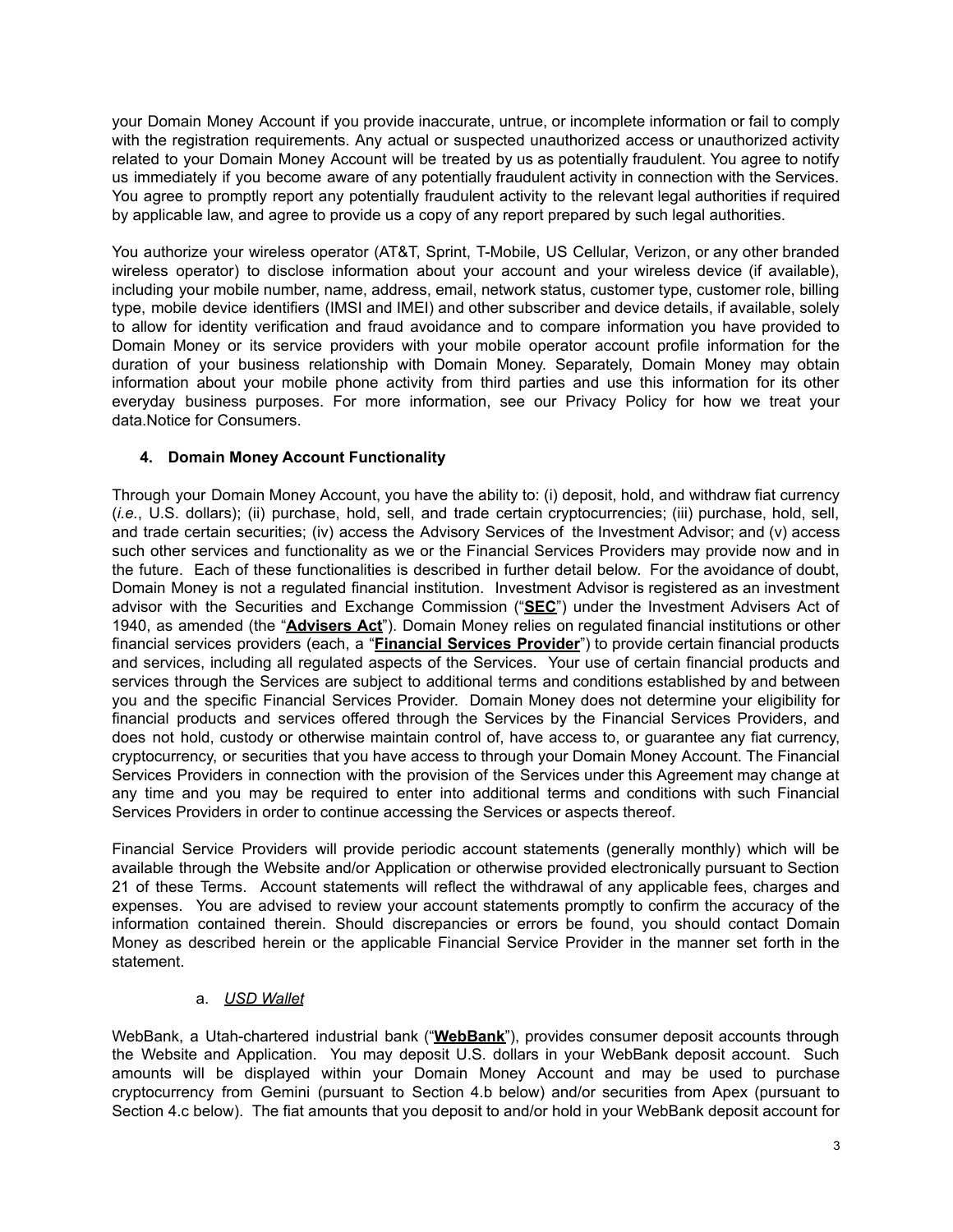purposes of conducting purchase and sale transactions through your Domain Money Account are referred to as the "**USD Wallet**."

To deposit U.S. dollars to your USD Wallet, you must link at least one deposit account that you hold at a U.S. depository institution to your Domain Money Account. WebBank will only accept deposits from valid bank accounts located in the United States. To link a deposit account, you will need to provide Domain Money or its service providers with the routing number and account number for your deposit account, and such details will be stored within your Domain Money Account.

Once you have linked a deposit account to your Domain Money Account, you can provide instructions to Domain Money through the Website or Application, and Domain Money will pass such instructions to WebBank, so that WebBank can initiate an automated clearing house ("**ACH**") transaction to debit the relevant amount of U.S. dollars from your third-party deposit account and have such amount deposited to your WebBank deposit account. Your ACH deposit, or a portion thereof, may be made available for trading immediately at Domain Money's discretion; however, you may be prohibited or limited in your ability to withdraw funds or purchase cryptocurrencies or securities until funds underlying your ACH deposit have successfully settled ("**Settlement Date**"). If you execute a transaction for the purchase of a cryptocurrency or security, a hold may be placed on funds in your WebBank deposit account with respect to such purchase until the Settlement Date. The amount of any such hold may exceed the expected purchase price based on Domain Money's assessment of potential fluctuations of the price of such cryptocurrencies or securities. If you sell a cryptocurrency or security, the proceeds of the sale will be deposited into your USD Wallet. You will be able to withdraw these funds only after the Settlement Date. You may withdraw U.S. dollar amounts from your USD Wallet by instructing Domain Money to instruct WebBank to initiate a transaction to send such amounts back to your linked deposit account. Your ability to withdraw amounts from your USD Wallet may be limited in the discretion of WebBank or Domain Money (*e.g.,* you may not be able to withdraw U.S. dollar amounts until all scheduled trades have settled or for other reasons).

You agree and understand that ACH deposit settlement times are subject to bank holidays, the internal processes and jurisdiction of your external bank, and the internal processes of WebBank. You further agree and understand that in certain situations, ACH deposit settlement times may be delayed in connection with disruptions to service providers. If your ACH deposit is returned to your bank, Domain Money and WebBank reserve the right to avail themselves of the remedies set forth in these Terms and/or any other remedies available in law or equity to recover any amount owed.

**Your use of the USD Wallet is subject to the terms and conditions between you and WebBank in connection with your WebBank deposit account (the "WebBank Deposit Account Terms and Conditions") available at WebBank [agreement.](https://domainmoney.com/service-terms#webbank) In the event of any conflict between these Terms and the WebBank Deposit Account Terms, the WebBank Deposit Account Terms govern with respect to the USD Wallet. You will be able to access and view your USD Wallet through your Domain Money Account; however, all services related to the USD Wallet, including all movement of U.S. Dollar amounts, are provided to you by WebBank. You must agree to the WebBank Deposit Account Terms and Conditions prior to accessing or using the USD Wallet functionality.**

# b. *Cryptocurrency Wallet*

Once you have funded your USD Wallet in accordance with Section 4.a above and the WebBank Deposit Account Terms and Conditions, you can buy and sell cryptocurrency, to be held in a wallet that can be accessed and viewed through your Domain Money Account (the "**Cryptocurrency Wallet**"). Domain Money has partnered with Gemini Trust Company, LLC ("**Gemini**") for purposes of the Cryptocurrency Wallet. You, or Investment Advisor (on your behalf)will provide instructions related to the Cryptocurrency Wallet and cryptocurrency transactions to be conducted through the Website or Application, and Domain Money will pass those instructions to Gemini. **Your use of the Cryptocurrency Wallet is subject to the Gemini User Agreement available at Gemini [agreement](https://domainmoney.com/service-terms#gemini). You will be able to access and view your**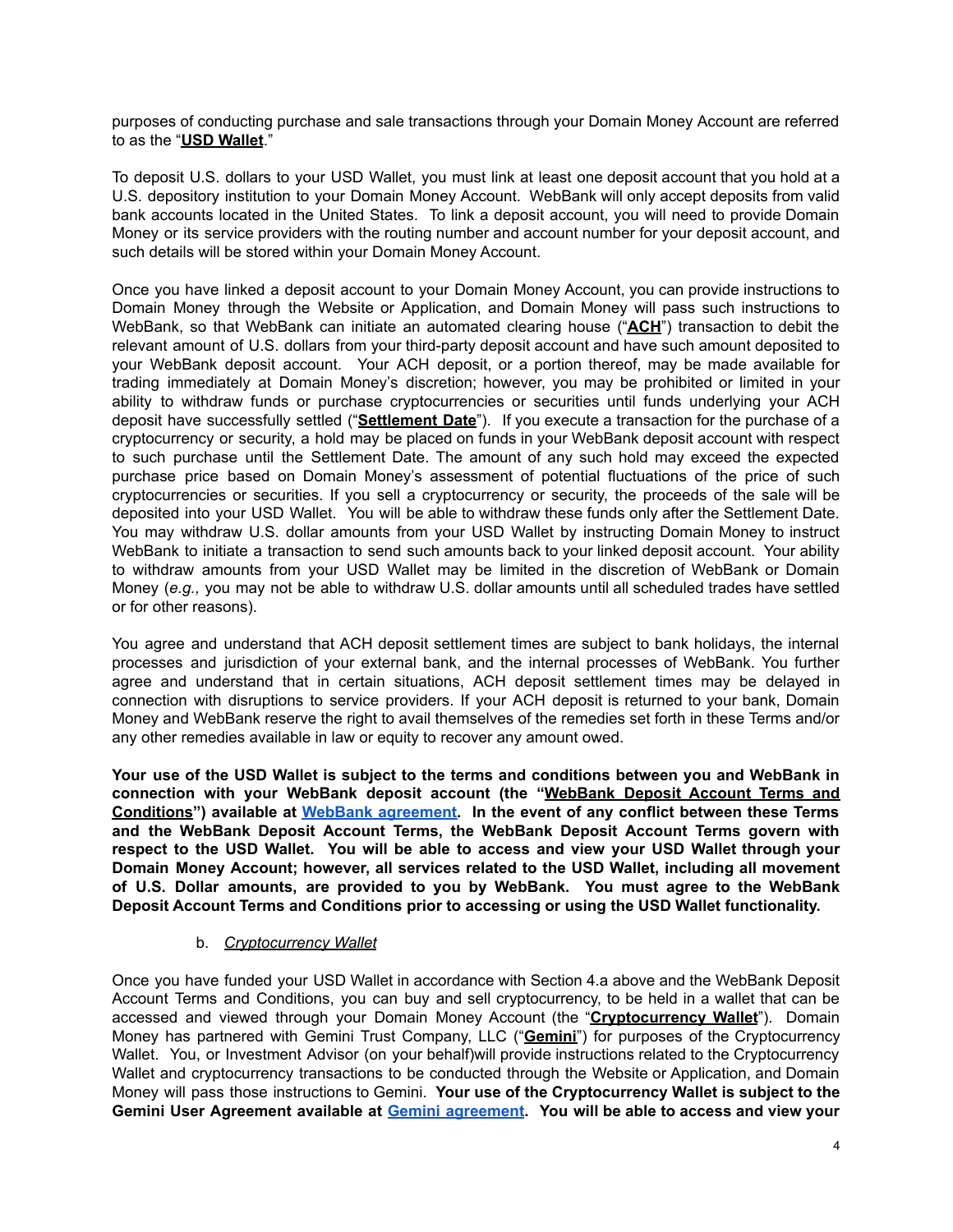**Cryptocurrency Wallet through your Domain Money Account; however, all services related to the Cryptocurrency Wallet, including all exchange transactions and movement of cryptocurrency amounts are provided to you by Gemini. You must agree to the Gemini User Agreement prior to accessing or using the Cryptocurrency Wallet. For clarity, please note that the Gemini User Agreement includes references to your "Gemini Account." Your "Gemini Account" is your Cryptocurrency Wallet, which is only accessible to you through your Domain Money Account. You may not access your Cryptocurrency Wallet through the Gemini website or mobile application.**

# c. *Securities Wallet*

Once you have funded your USD Wallet in accordance with Section 4.a above and the WebBank Deposit Account Terms and Conditions, you (either directly, if approved by Domain Money or through the Investment Advisor) can buy and sell securities to be held in a wallet that can be accessed and viewed through your Domain Money Account (the "**Securities Wallet**"). Domain Money has partnered with Apex Clearing Corporation ("**Apex**") for purposes of the Securities Wallet. You (or the Investment Advisor on your behalf) will provide instructions related to the Securities Wallet and transactions to be conducted through the Website or Application, and Domain Money will pass those instructions to Apex. **Your use of the Securities Wallet is subject to the Apex Customer Account Agreement and Advisor Authorization available at Apex [agreement.](https://domainmoney.com/service-terms#apex) You will be able to access and view your Securities Wallet through your Domain Money Account; however, all services related to the Securities Wallet, including all transactions, are provided to you by Apex. You must agree to the Apex Customer Account Agreement and Advisor Authorization prior to accessing or using the Securities Wallet.**

Any amounts owed or liabilities incurred by Apex or Investment Advisor to you may be satisfied solely from the assets of Apex or Investment Advisor. Without limiting the generality of the foregoing, in no event shall you have any recourse, whether by setoff or otherwise, with respect to any amounts owed or liabilities incurred, to or against any assets of any person or entity other than Apex or Investment Advisor for the applicable amounts or liabilities, including, without limitation, any member, affiliate, investor, employee, officer, agent or advisor of Domain Money. For the avoidance of doubt, the foregoing shall not limit any setoff permitted by applicable law.

# d. *Investment Advisor – Advisory Services*

Once you have funded your USD Wallet in accordance with Section 4.a above and the WebBank Deposit Account Terms and Conditions, you can also access the Advisory Services provided by the Investment Advisor.

A description, and terms and conditions applicable to your use, of the Advisory Services are set forth in the "**Client Advisory [Agreement](https://domainmoney.com/service-terms#domainmoney-advisors)**" and the "**[Investment](https://domainmoney.com/service-terms#domainmoney-advisors) Advisor Brochure**". It is important that you read these documents carefully before accessing the Advisory Services. You will be required to consent to the Client Advisory Agreement in order for Domain Money to provide Advisory Services to you. A copy of the Client Advisory Agreement is also included at the end of these Terms. With respect to the provision of Advisory Services or as otherwise required by applicable law, in the event of any conflict between these Terms and the Client Advisory Agreement, the Client Advisory Agreement will govern.

*Certain Risks*. Investments in and trading of securities and cryptocurrencies involve risk and are speculative. See the Investment Advisor Brochure Item 8 "Certain Risk Factors" for an important discussion of risks. See also Section 9 of Investment Advisor Brochure. No representation or assurance is made that the Advisory Services will be successful, that such transactions and investments will not result in a loss, including a substantial loss, or that your or a particular Domain Strategy's investment objectives will or are likely to be achieved or be successful, in whole or part. Past performance is not indicative of future results.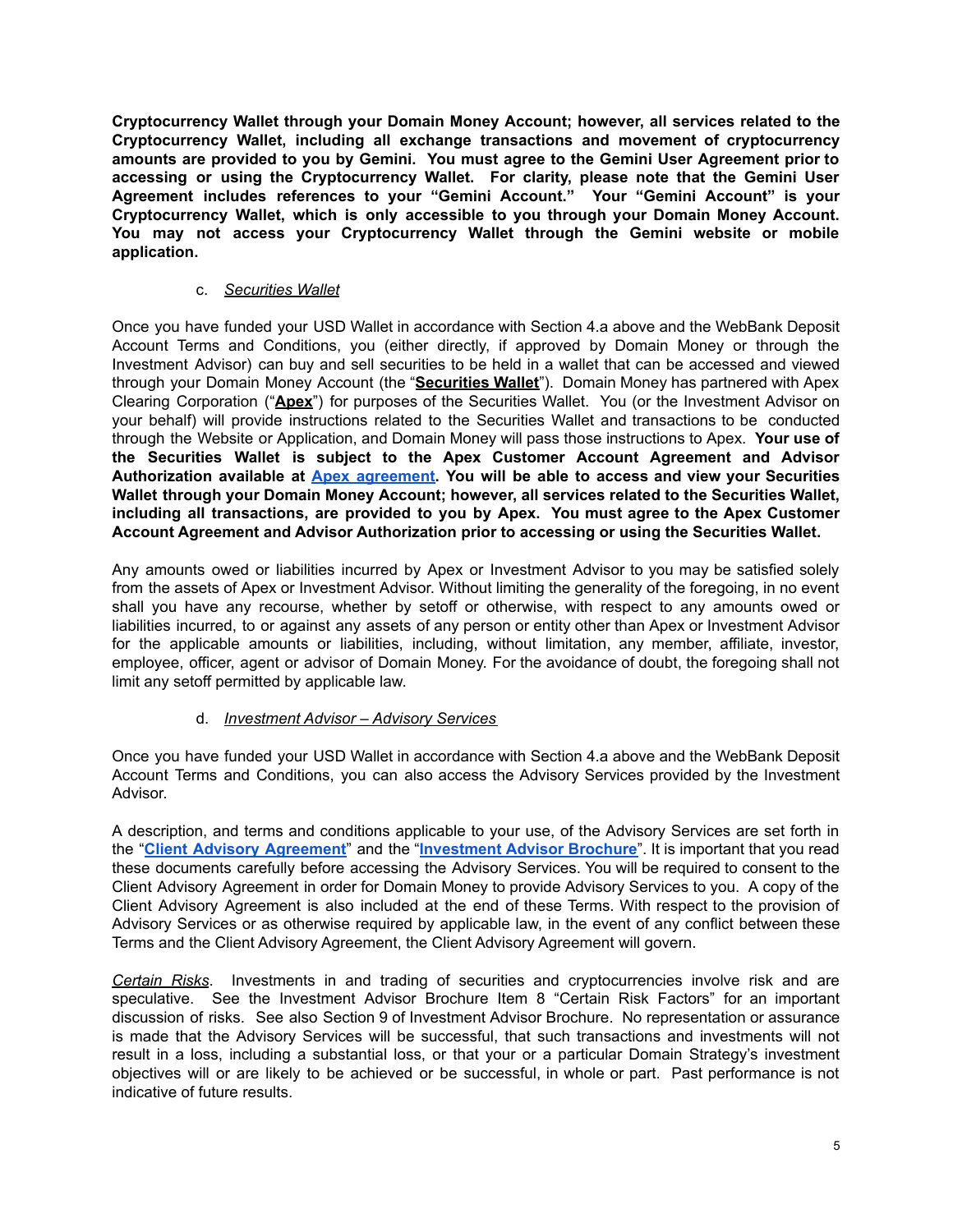*Certain Statements; Indices*. Any assumptions, assessments, statements or the like regarding future or market events or that are forward-looking constitute only subjective views, outlooks, estimations or intentions, are based upon our or the source's expectations, intentions or beliefs, should not be relied on, are subject to change due to a variety of factors, including fluctuating market conditions, and involve inherent risks and uncertainties, both general and specific, many of which cannot be predicted or quantified and are beyond Domain Money's control. Any indices (including financial benchmarks) shown are provided for illustrative purposes only, are unmanaged, and may or may not reflect reinvestment of income and dividends or the impact of advisory fees with respect to the investments presented. Comparisons to indices have limitations because indices have material characteristics that may differ from a particular investment strategy. Indices should not be relied upon as an accurate measure of comparison.

*Hypothetical/Backtested Performance*. To the extent used, hypothetical performance, including backtested performance, has inherent limitations, does not reflect actual client trading, should not be relied upon and must be reviewed in conjunction with the important disclosures accompanying such information. Because hypothetical performance does not reflect investment decisions under actual market conditions and therefore cannot completely account for the impact of financial risk or other factors on the manner in which a portfolio would have been managed, no representation is made that a portfolio's performance would have been the same as the hypothetical results had the portfolio been in existence during such time.

*Certain Cryptocurrency Risks*. In certain jurisdictions, cryptocurrency is not legal tender, and is not backed by the government. Accounts and value balances are not subject to Federal Deposit Insurance Corporation or Securities Investor Protection Corporation protections. Accounts holdings cryptocurrencies are not registered with any federal or state securities regulatory authority. Legislative and regulatory changes or actions at the state, federal, or international level may adversely affect the use, transfer, exchange, and value of cryptocurrency.

Transactions in cryptocurrency may be irreversible, and, accordingly, losses due to fraudulent or accidental transactions may not be recoverable. If you attempt to transfer assets to an unsupported wallet or using an unsupported network, or if you attempt to transfer assets other than eligible cryptocurrency (including any unsupported digital assets) to a crypto account, such assets may be permanently lost. We assume no liability, obligation or responsibility whatsoever with respect to any unsupported digital asset or any asset that is transferred using an unsupported network or to an unsupported wallet. Some cryptocurrency transactions shall be deemed to be made when recorded on a public ledger, which is not necessarily the date or time that the customer initiates the transaction. The value of cryptocurrency may be derived from the continued willingness of market participants to exchange government-issued currency for cryptocurrency, which may result in the potential for permanent and total loss of value of a particular cryptocurrency should the market for that cryptocurrency disappear.

There is no assurance that a person who accepts a cryptocurrency as payment today will continue to do so in the future. The volatility and unpredictability of the price of cryptocurrency relative to government-issued currency may result in significant loss over a short period of time. The nature of cryptocurrency may lead to an increased risk of fraud or cyber-attack, including rollback attacks or blockchain reorganizations. The nature of cryptocurrency means that any technological difficulties experienced by Domain Money may prevent the access or use of a customer's cryptocurrency. Users may experience losses that will not be recoverable or covered. In light of these risks, you should carefully consider whether holding cryptocurrency is suitable for you.

# *e. Apple iOS Operating System*

If you are using an iOS version of the Services, the following shall apply: In addition to your agreement with these Terms, and notwithstanding anything to the contrary herein, the following provisions apply with respect to your use of any software application made available as part of the Service that is compatible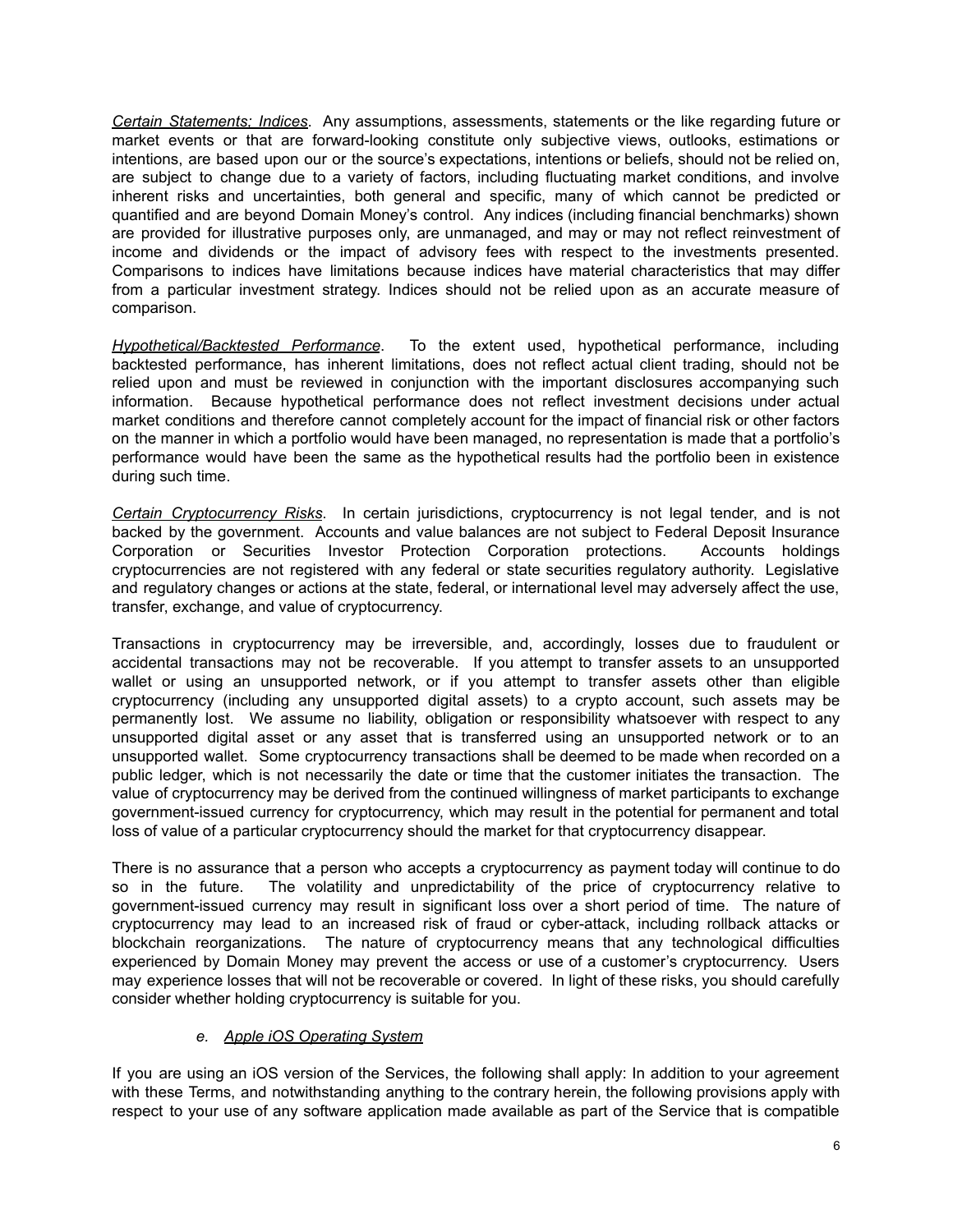with the iOS operating system of Apple Inc. ("Apple"). Apple is not a party to these Terms and does not own and is not responsible for the Application. Apple is not providing any warranty for the Application except, if applicable, to refund the purchase price for it. Apple is not responsible for maintenance or other support services for the Application and shall not be responsible for any other claims, losses, liabilities, damages, costs or expenses with respect to the Application, including any third party product liability claims, claims that the Application fails to conform to any applicable legal or regulatory requirement, claims arising under consumer protection or similar legislation, and claims with respect to intellectual property infringement. Any inquiries or complaints relating to the use of the Application, including those pertaining to intellectual property rights, must be directed to us as follows: by mail to our 167 Madison Avenue, Suite 205, #1003, New York, NY 10016, by email to support@domainmoney.com, or by contacting us at (760) 836-6246. The license you have been granted herein is limited to a non-transferable license to use the Application on an Apple-branded product that runs Apple's iOS operating system and is owned or controlled by you, or as otherwise permitted by the Usage Rules set forth in Apple's App Store Terms of Service. In addition, you must comply with the terms of any third party agreement applicable to you when using the Application, such as your wireless data service agreement. Apple and Apple's subsidiaries are third party beneficiaries of these Terms and, upon your acceptance of the terms and conditions of these Terms, will have the right (and will be deemed to have accepted the right) to enforce these Terms against you as a third party beneficiary thereof; notwithstanding the foregoing, our right to enter into, rescind or terminate any variation, waiver or settlement under these terms is not subject to the consent of any third party.

# f. *Securities Market Data*

We may provide or make available to you certain content, information, or data that may include information or data relating to securities and the securities markets, including last sale transaction data, bid and ask quotations, fundamental information, and other security information or data (collectively, "Market Data"). We obtain this Market Data from third party sources, including certain self-regulatory organizations, including Nasdaq and the New York Stock Exchange, as well as a Market Data distributor, Xignite, Inc. (collectively, "**Disseminating Parties**"). A Disseminating Party may require that you enter specific terms and [conditions](https://domainmoney.com/assets/library/exhibit-b) with it or that you receive certain disclosures as part of receiving the Market Data.

In connection with your receipt of Market Data, you understand that: (i) neither Domain Money nor a Disseminating Party guarantee the timeliness, sequence, accuracy, completeness, reliability, or content of Market Data or of other market information or messages disseminated to you; (ii) neither Domain Money nor any Disseminating Party warrants that the service provided by any such entity will be uninterrupted or error-free; (iii) Xignite provides Market Data to Domain Money customers; (iv) real-time quotations are not sourced from all markets; (v) you shall not furnish Market Data to any other person or entity and shall use Market Data only for your individual use; and (vi) at any time, any Disseminating Party may discontinue disseminating any category of Market Data, may change or eliminate any transmission method and/or may change transmission speeds or other signal characteristics and such Disseminating Parties shall not be liable for any resulting liability, loss or damages that may arise therefrom.

NEITHER DOMAIN MONEY, ANY OF ITS AFFILIATES, THEIR RESPECTIVE OFFICERS OR EMPLOYEES, NOR ANY DISSEMINATING PARTY SHALL BE LIABLE IN ANY WAY FOR (A) ANY INACCURACY, ERROR OR DELAY IN, OR OMISSION OF, (I) ANY MARKET DATA, INFORMATION OR MESSAGE, OR (II) THE TRANSMISSION OR DELIVERY OF ANY SUCH DATA, INFORMATION OR MESSAGE; OR (B) ANY LOSS OR DAMAGE ARISING FROM OR OCCASIONED BY (I) ANY SUCH INACCURACY, ERROR, DELAY OR OMISSION, (II) NON-PERFORMANCE OR III) INTERRUPTION IN ANY SUCH MARKET DATA, INFORMATION, OR MESSAGE, WHETHER DUE TO ANY ACT OR OMISSION BY DOMAIN MONEY, ANY OF ITS AFFILIATES, THEIR RESPECTIVE OFFICERS OR EMPLOYEES, OR ANY DISSEMINATING PARTY, OR TO ANY "FORCE MAJEURE" (E.G., FLOOD, EXTRAORDINARY WEATHER CONDITIONS, EARTHQUAKE OR OTHER ACT OF GOD, FIRE, WAR,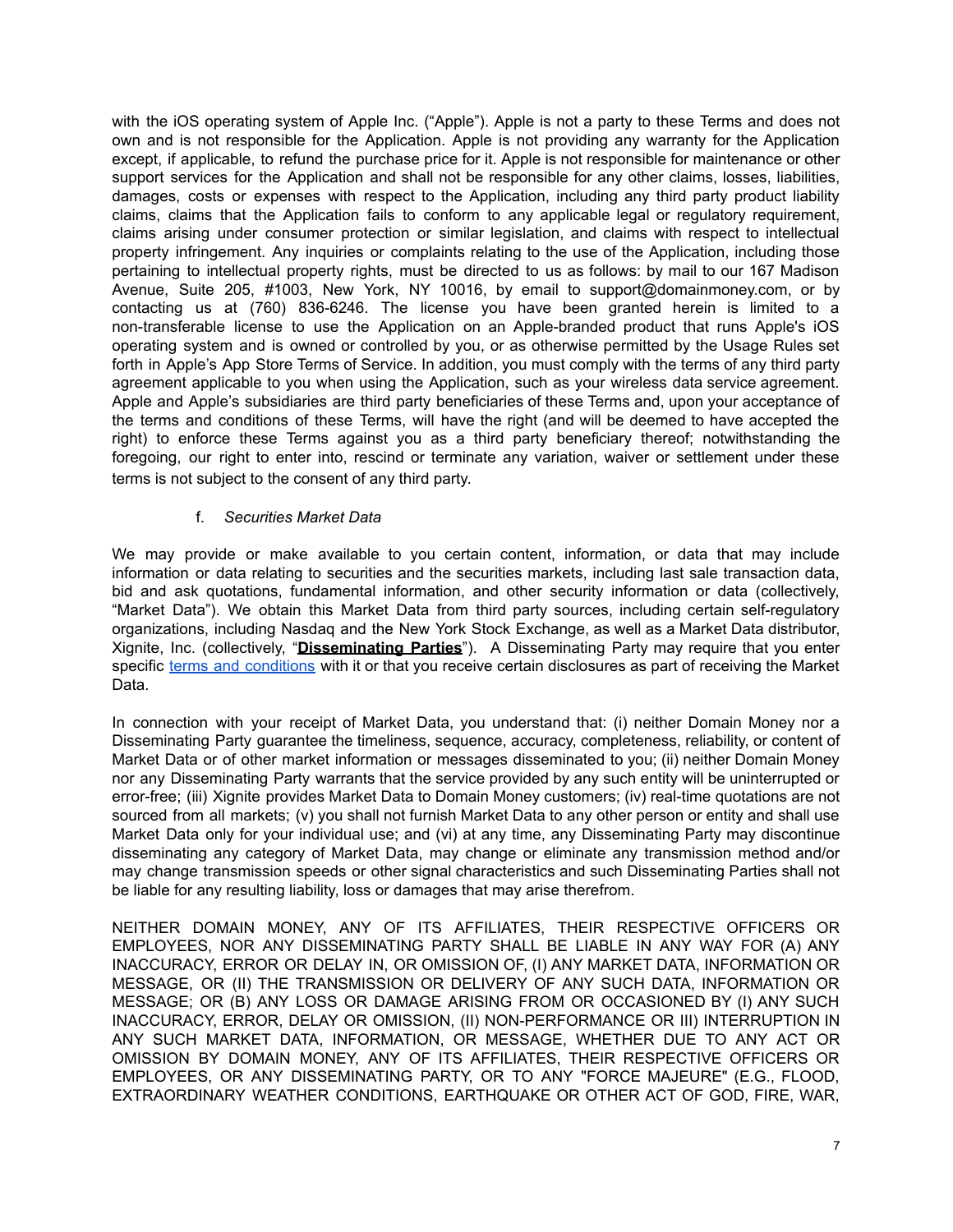INSURRECTION, RIOT, LABOR DISPUTE, ACCIDENT, ACTION OF GOVERNMENT, OR COMMUNICATIONS OR POWER FAILURE, EQUIPMENT OR SOFTWARE MALFUNCTION) OR ANY OTHER CAUSE BEYOND THE REASONABLE CONTROL OF DOMAIN MONEY, ITS AFFILIATES, THEIR RESPECTIVE OFFICERS AND EMPLOYEES, OR ANY DISSEMINATING PARTY.

# **5. Closing your Domain Money Account**

You may request that Domain Money close your Domain Money Account at any time by selecting "Close My Account" from within the Application. If you close your Domain Money Account, you may be required to close your accounts with certain Financial Services Providers and withdraw any remaining balances from your accounts with the Financial Services Providers prior to such closure. You will remain liable for all obligations arising prior to your request to close your Domain Money Account in accordance with these Terms, the WebBank Deposit Account Terms and Conditions, the Gemini User Agreement and the Apex Customer Account Agreement.

# **6. Access to the Services**

Domain Money retains the right, at our sole discretion, to deny service or use of the Services to anyone at any time and for any reason. You agree that Domain Money and the Financial Services Providers will not be liable to you or to any third party for any modification, suspension or discontinuance of the Website or Application or any of the Services offered through the Website and/or Application. You also acknowledge and agree that a Financial Services Partner may suspend or discontinue your access to any portion of the Services provided to you by such Financial Services Partner and in accordance with the terms and conditions you have entered into with such Financial Services Partner.

# **7. Customer Service**

You may contact Domain Money at (760) 836-6246 or [support@domainmoney.com](mailto:support@domainmoney.com) for any inquiries, feedback or concerns about your Domain Money Account, USD Wallet, Cryptocurrency Wallet, or Securities Wallet. When you contact us please provide us with your name, address, and any other information we may need to identify you, your Domain Money Account, and the relevant transaction related to your inquiry. To the extent necessary, Domain Money will direct your inquiry or feedback to the relevant Financial Services Provider. Domain Money will use a variety of methods to communicate with you, including in-app chat, SMS text, email and video conference.

We may record and monitor our telephone conversations with you and your electronic communications with us (chat, email and other forms of electronic exchange). Unless the law requires otherwise, you consent in advance to such recording and monitoring and we do not need to remind you of these activities.

# **8. Fees**

Domain Money, directly or in certain cases on behalf of a Financial Services Provider, will charge you certain fees or amounts in connection with (i) the Advisory Services (for example, the Management Fee, as defined in the Client Advisory Agreement); (ii) transactions through your Domain Money Account, which may, for example, include pass-through charges for or to a Financial Services Provider; and (iii) other costs or charges in connection with your use of the Website, Application or Domain Money Account, including, for example, fees for money transfers or other miscellaneous charges (collectively, the "**Service Fees**"). All such fees are available on the Service Fees and Pricing page of the Website, available [here](http://www.domainmoney.com). By using the Services you agree to pay all applicable Service Fees. Domain Money reserves the right to adjust the Service Fees at any time. Domain Money will post any changes to the Service Fees on the Website, Application, and via email. An increase or change in the Management Fee or how it is calculated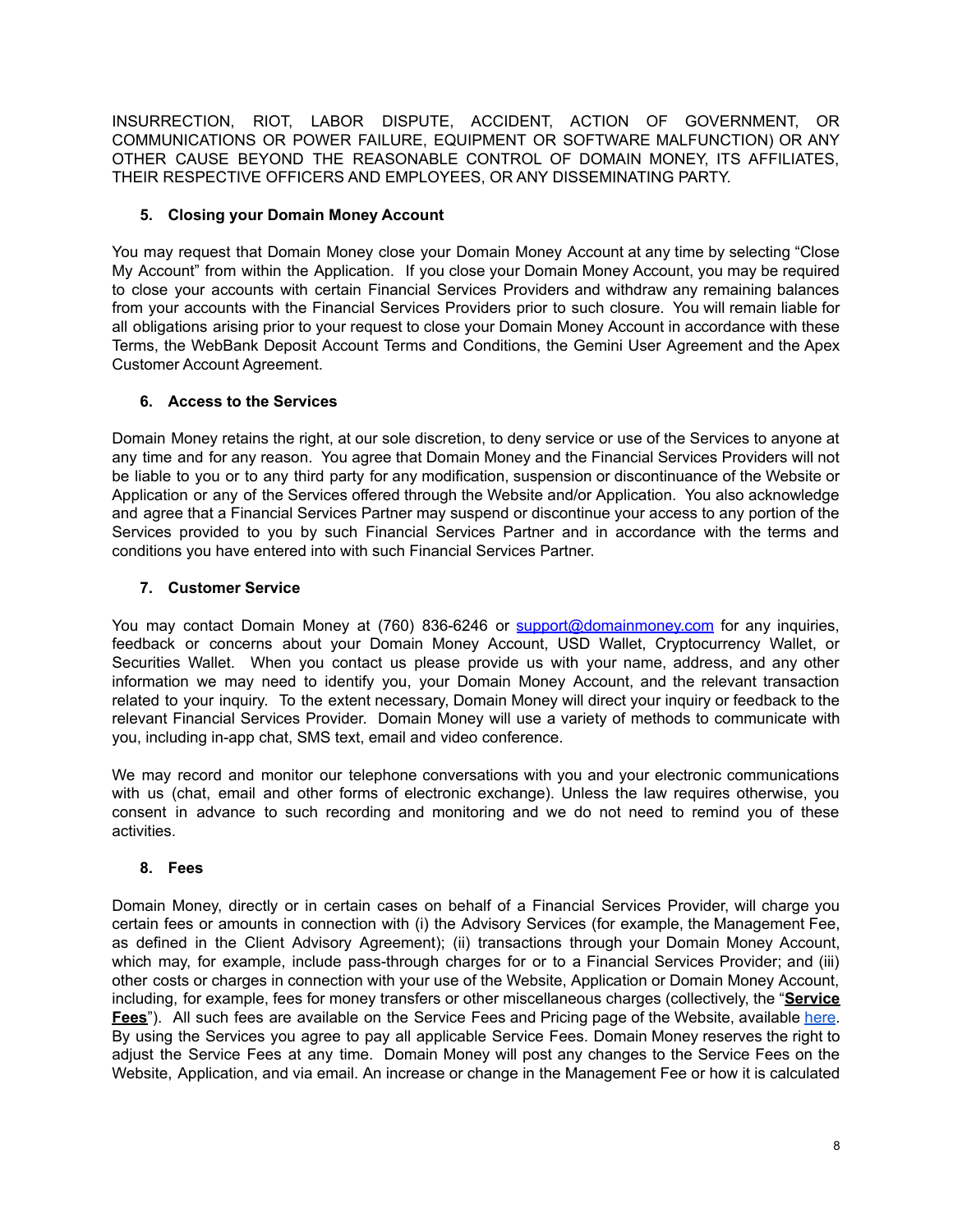or charged will be effective starting in the next month that begins at least 30 days after Domain Money send or posts such notice of increase.

In addition to the Service Fees, each Financial Services Partner may charge you certain fees as set forth in each of the WebBank Deposit Account Terms and Conditions, the Gemini User Agreement and the Apex Customer Account Agreement ("**Financial Services Provider Fees**"). In certain cases, Domain Money may collect the Financial Services Partner Fees from you on behalf of the relevant Financial Services Partner. By using the Services you agree to pay all applicable Financial Services Partner Fees, as they may be amended from time to time.

#### **9. Intellectual Property and Limited License**

Unless otherwise indicated by Domain Money, the Services and all content and other materials therein, including, without limitation, the Domain Money logo, the Terms, and all other designs, text, graphics, pictures, information, data, software, sound files, other files made available within the Services and the selection and arrangement thereof, and any documentation or other ancillary material provided to you by or behalf of Domain Money (collectively, "**Domain Money Content**") are the proprietary property of Domain Money or our licensors or users and are protected by U.S. and international intellectual property laws. Except as explicitly permitted by these Terms, you may not, and you may not allow others to, sell, copy, modify, correct, enhance, create derivative works from, publish, store or in any way distribute or otherwise exploit the Domain Money Content. You may not, and you may not allow others to: (i) decompile, reverse engineer, convert or otherwise extract or disclose the underlying script, code (whether binary, assembly, source, object, HTML or otherwise) or structure of any Domain Money Content, or (ii) remove or alter authorship attribution or copyright notices or similar information on the Website or Application.

Any violation of the provisions above regarding Domain Money Content may subject you to statutory and punitive damages and shall specifically also entitle Domain Money to equitable relief (including an injunction), in addition to (and not in substitution or replacement for) any other available remedies at law or in equity, without the need for the posting of a bond or any other requirement.

To the extent you provide any feedback, suggestions, or comments regarding the Services ("**Feedback**"), Domain Money may, in its sole discretion, incorporate some or all of such Feedback into the Services. You hereby grant Domain Money a worldwide, perpetual, nonexclusive, sublicensable, royalty-free license to use, reproduce, distribute, transmit, disclose, display, modify and create derivative works of all such Feedback. You further represent and warrant that you have all rights necessary to provide Domain Money the Feedback and that the use of the Feedback by Domain Money will not violate, infringe, or otherwise misappropriate any third party rights.

Subject to your compliance with these Terms, Domain Money grants you a limited, non-transferable, non-sublicenseable, non-exclusive, revocable license to use the Services for personal use until such time as the Terms terminate or expire or your right to use or access the Services is terminated in accordance with the Terms.

# **10. Trademarks**

"Domain Money" and the Domain Money logo and any other Domain Money product or service names, logos or slogans are Domain Money's trademarks in the United States and in other countries, and may not be copied, imitated or used, in whole or in part, without the prior written permission of Domain Money. All other trademarks, registered trademarks, product names and company names or logos mentioned in the Services are the property of their respective owners and may not be used without permission of the applicable trademark holder. Reference to any products, services, processes or other information, by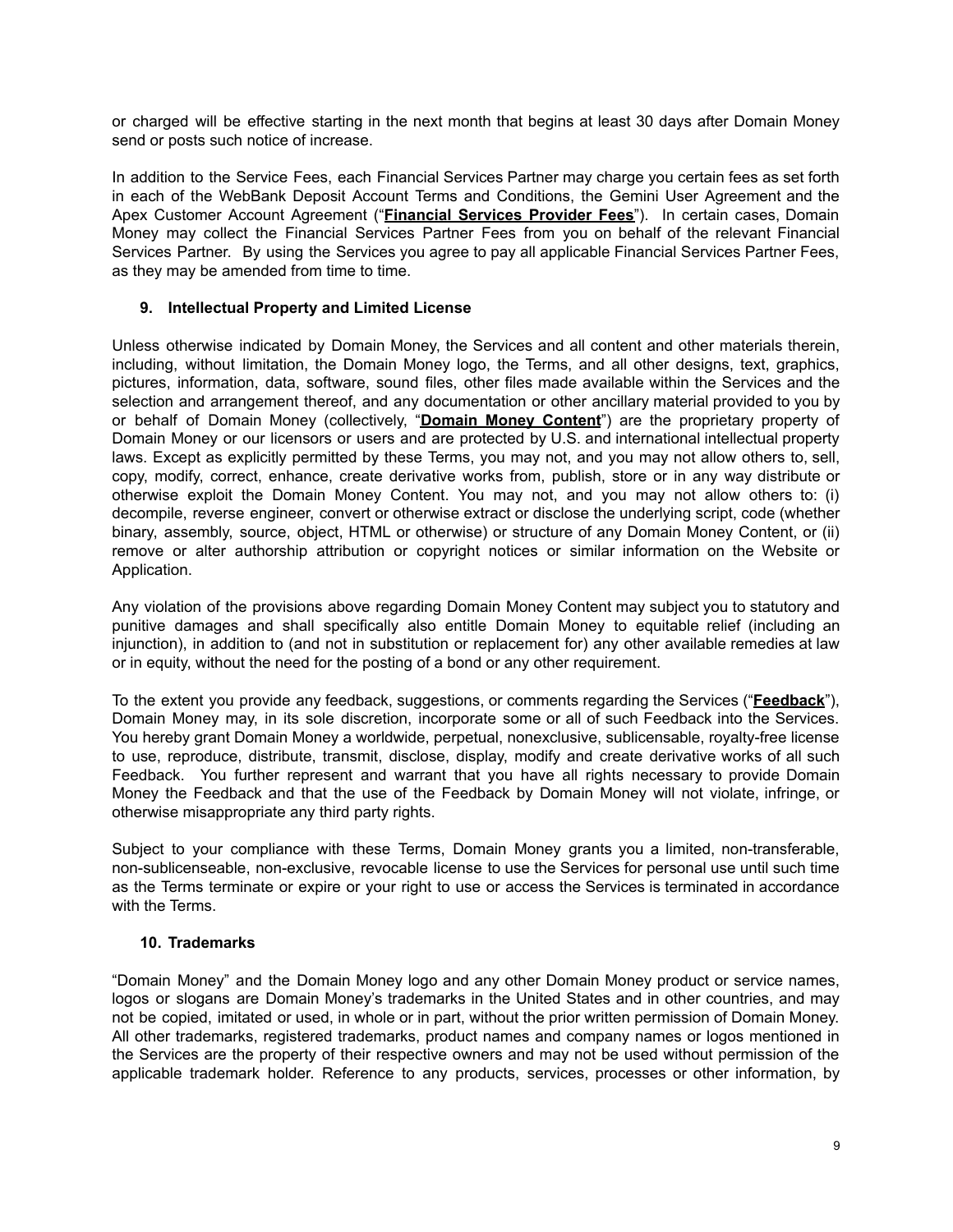name, trademark, manufacturer, supplier or otherwise does not constitute or imply endorsement, sponsorship or recommendation by Domain Money.

# **11. Limitation of Liabilities**

We expressly disclaim any liability for any errors or omissions included in the Website, Application or any third-party sites linked to or from the Website or Application. Some jurisdictions may not allow the exclusion of implied warranties, so some of the above exclusions may not apply to you.

In no event will we, the Financial Services Providers, or our respective owners, subsidiaries, affiliates, directors, officers, employees, agents, and assigns be liable for any direct or indirect, special, incidental, consequential or punitive damages, lost profits, or other damages whatsoever arising in connection with the use of the Services, even if we have been advised of the possibility of such damages. Any interruption in availability of the Website or Application, delay in operation or transmission, computer virus, loss of data, or use, misuse, reliance, review, manipulation, or other utilization in any manner whatsoever of the Website, Application, or the data collected through the Website or Application, even if one or more of them has been advised of the possibility of such damages or loss.

Unless otherwise limited by applicable law, our aggregate liability arising out of this statement will not exceed the greater of one hundred dollars (\$100) or the Service Fees you have paid us in the past twelve months.

Notwithstanding anything that may be to the contrary herein, federal and certain state securities laws impose liabilities under certain circumstances on persons who act in good faith, and nothing in this Agreement purports to waive or limit any rights that you may have under the Advisers Act and any other applicable securities laws.

Domain Money shall not be liable for special, incidental, exemplary, punitive or consequential losses or damages of any kind.

# **12. Indemnification**

You agree to indemnify, defend, and hold us, the Financial Services Providers, and our respective owners, subsidiaries, affiliates, directors, officers, employees, agents and assigns harmless from and against any and all loss, costs, expenses (including reasonable attorneys' fees and expenses), claims, damages, and liabilities related to or associated with your use of the Services and any alleged violation by you of applicable law, regulatory or order, these Terms, or the rights of any third party. We reserve the right to assume the exclusive defense of any claim for which we are entitled to indemnification under this section. In such an event, you shall provide us with such cooperation as we reasonably request.

# **13. DISCLAIMER OF WARRANTIES**

THE SERVICES ARE PROVIDED "AS IS" AND WITHOUT ANY REPRESENTATION, WARRANTY OR CONDITION OF ANY KIND, WHETHER EXPRESS, IMPLIED OR STATUTORY. DOMAIN MONEY SPECIFICALLY DISCLAIMS ANY IMPLIED WARRANTIES OF TITLE, MERCHANTABILITY, MERCHANTABLE QUALITY, FITNESS FOR A PARTICULAR PURPOSE AND NON-INFRINGEMENT. DOMAIN MONEY DOES NOT WARRANT THAT (I) THE SERVICES WILL MEET YOUR REQUIREMENTS, INCLUDING THOSE OF ANY HARDWARE OR DEVICE THAT YOU USE TO ACCESS THE SERVICES, (II) OPERATION OF THE SERVICES WILL BE UNINTERRUPTED OR VIRUS- OR ERROR-FREE OR (III) ERRORS WILL BE CORRECTED. ANY ORAL OR WRITTEN ADVICE PROVIDED BY DOMAIN MONEY OR THE FINANCIAL SERVICES PROVIDERS DOES NOT AND WILL NOT CREATE ANY WARRANTY. SOME JURISDICTIONS DO NOT ALLOW THE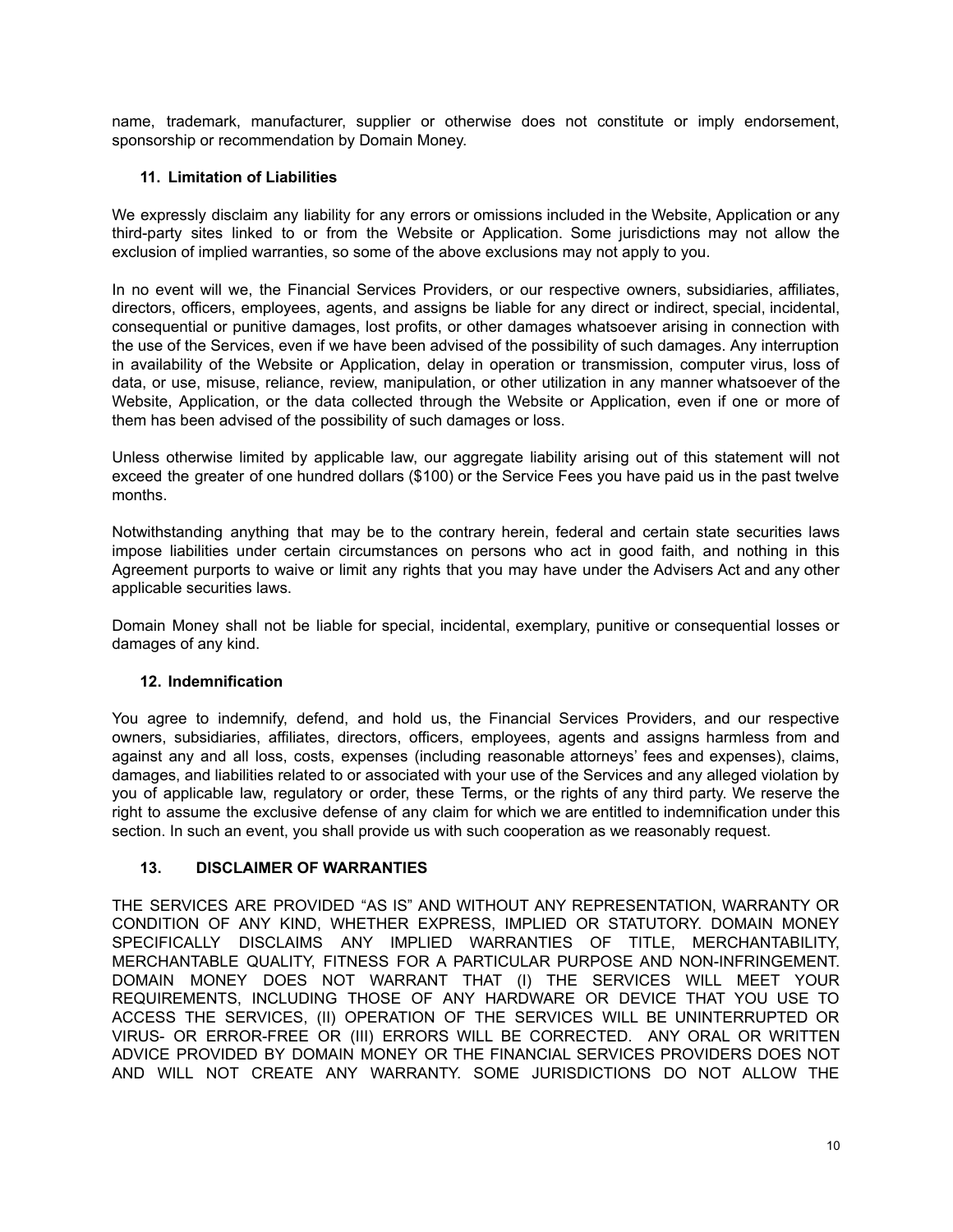EXCLUSION OF IMPLIED WARRANTIES WHICH MEANS THAT SOME OR ALL OF THE ABOVE EXCLUSIONS MAY NOT APPLY TO YOU.

### **14. Applicable Law**

These Terms shall be governed by and construed in accordance with the laws of the state of New York without regard to conflict of laws provisions. These terms will not limit any consumer protection rights that you may be entitled to under the mandatory laws of your state of residence.

### **15. Arbitration**

THE PARTIES AGREE THAT ALL CLAIMS WILL BE RESOLVED BY BINDING ARBITRATION IN THE MANNER SPECIFIED IN THIS SECTION 15 AND THAT THE PARTIES WAIVE ANY RIGHT TO BRING SUCH CLAIMS BEFORE ANY COURT OF LAW.

THE PARTIES FURTHER AGREE THAT EACH PARTY MAY BRING CLAIMS AGAINST THE OTHER ONLY ON AN INDIVIDUAL BASIS AND NOT AS A PLAINTIFF OR CLASS MEMBER IN ANY PURPORTED CLASS OR REPRESENTATIVE ACTION OR PROCEEDING. OTHER RIGHTS THAT YOU WOULD HAVE IF YOU WENT TO COURT, SUCH AS ACCESS TO DISCOVERY, ALSO MAY BE UNAVAILABLE OR LIMITED IN ARBITRATION.

With the exception of disputes that qualify for small claims court, you agree that if there is any dispute between you, on the one hand, and us, the Financial Services Providers, and our respective agents, employees, officers, directors, principals, successors, assigns, subsidiaries or affiliates, on the other hand, (collectively for purposes of this Section, "**Domain Money Parties**") arising from or relating to these Terms and their interpretation or the breach, termination or validity thereof, the relationships which result from these Terms, including disputes about the validity, scope or enforceability of this agreement to arbitration (collectively, "**Covered Disputes**"), both Parties shall first attempt in good faith to settle any Covered Dispute by providing written notice to the other party describing the facts and circumstances of the Covered Dispute and allowing the receiving party thirty (30) days in which to respond to or settle the Covered Dispute. Both Parties agree that this dispute resolution procedure is a condition precedent that must be satisfied before initiating any litigation or filing any claim against the other Party.

We will provide such notice by mail or email using the contact information on file with us and you must provide such notice by mail to [support@domainmoney.com.](mailto:support@domainmoney.com)

If any Covered Dispute cannot be resolved by the above dispute resolution procedure, such Covered Dispute will be settled by binding arbitration in the U.S. State of New York administered by the American Arbitration Association (AAA) in accordance with its International Arbitration Rules in effect on the date thereof.

Payment of all filing, administration and arbitrator fees will be governed by the AAA's rules. If, however, you are able to demonstrate that the costs of arbitration will be cost-prohibitive for you as compared to the costs of litigation, we will pay as much of the filing, administration and arbitrator fees as the arbitrator deems necessary to prevent the arbitration from being cost-prohibitive for you. If the arbitrator determines the claim(s) you assert in the arbitration are frivolous, you agree to reimburse us for all fees associated with the arbitration that we paid on your behalf, which you otherwise would be obligated to pay under the AAA's rules.

A single arbitrator will be selected in accordance with the AAA Commercial Arbitration Rules. The arbitration shall be conducted in the English language. The arbitrator will have the power to grant whatever relief would be available in court under law or in equity and any award of the arbitrator will be final and binding on each of the parties and may be entered as a judgment in any court of competent jurisdiction. The arbitrator will not, however, have the power to award punitive or exemplary damages, the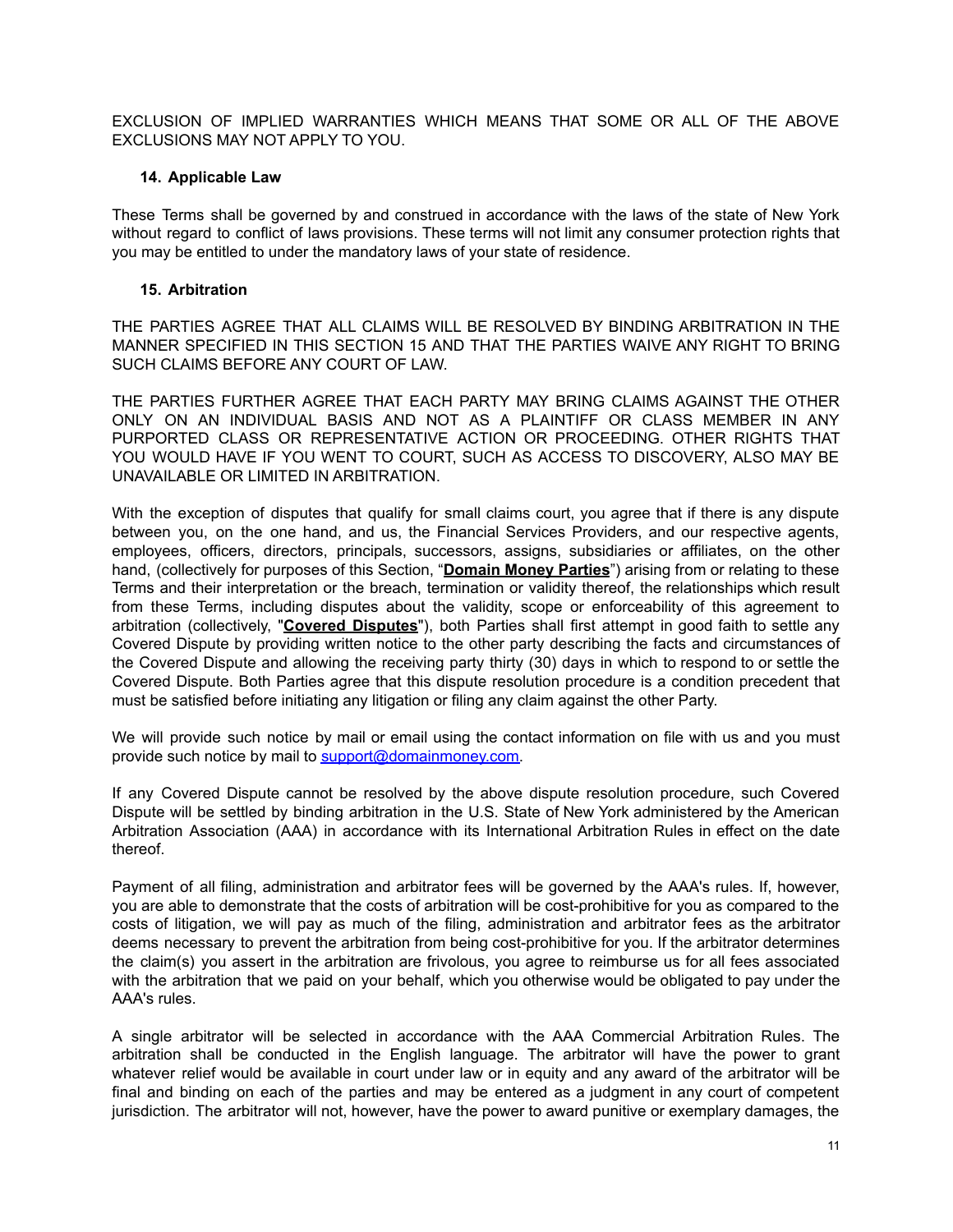right to which each party hereby waives. The arbitrator will apply applicable law and the provisions of these Terms and the failure to do so will be deemed an excess of arbitral authority and grounds for judicial review. The arbitrator's decision must be with written explanation and remain confidential.

The Parties agree that any Covered Dispute will be submitted to arbitration on an individual basis only. Neither we nor you are entitled to arbitrate any Covered Dispute as a class or representative action and the arbitrator will have no authority to proceed on a class or representative basis.

If any provision of the agreement to arbitrate in this Section is found unenforceable, the unenforceable provision will be severed and the remaining arbitration terms will be enforced (but in no case will there be a class or representative arbitration). Regardless of any statute or law to the contrary, notice on any claim arising from or related to these Terms must be made within one (1) year after such claim arose or be forever barred. For purposes of this Section, these Terms and related transactions will be subject to and governed by the Federal Arbitration Act, 9 U.S.C. sec. 1-16 (FAA).

By agreeing to these Terms, you explicitly agree that any claims or actions that you may otherwise have against us under the laws of any jurisdiction outside the United States are hereby waived, including without limitation, any claims or actions under the laws of your own country, and that your sole location and applicable law for any dispute is in the United States according to the terms of this Section.

# **16. Suspension or Termination**

We may, in our sole discretion, suspend or terminate these Terms and/or your Domain Account and your use of the Services at any time for any reason. Such suspension or termination does not relieve you of any of your obligations under these Terms, your Client Advisory Agreement or any agreement you have entered into with a Financial Services Provider, or otherwise constitute a termination of your Client Advisory Agreement or any agreement you have entered into with a Financial Services Provider. Any ongoing obligations on you, and the provisions relating to: (i) Domain Money Content; (ii) Domain Money's remedies; (iii) indemnification; (v) limitation of liability; and (vii) any other provisions designed to survive, will survive any termination or expiration of the Terms for any reason..

# **17. Force Majeure**

The Domain Money Parties shall not be liable for any claims, costs, losses, damages, issues or delayed performance caused by circumstances beyond their reasonable control, including without limitation, acts of God, acts of government, flood, fire, pandemic, earthquakes, civil unrest, acts of terror, strikes or other labor problems, service provider failures or delays.

# **18. Assignment**

You may not transfer or assign any rights or obligations you have under these Terms without Domain Money's prior written consent. Domain Money reserves the right to transfer or assign these Terms or any right or obligation under these Terms at any time. Any assignment of the Client Advisory Agreement or any agreement you have entered into with a Financial Services Provider will be governed by the provisions relating to assignment in such agreement.

# **19. Severability**

If any provision of these Terms is held to be contrary to law, such provision shall be changed and interpreted so as to best accomplish the objectives of the original provision to the fullest extent allowed by law and the remaining provisions of this Agreement shall remain in full force and effect (except as otherwise provided in the Arbitration provision). Our failure to insist on strict performance of these Terms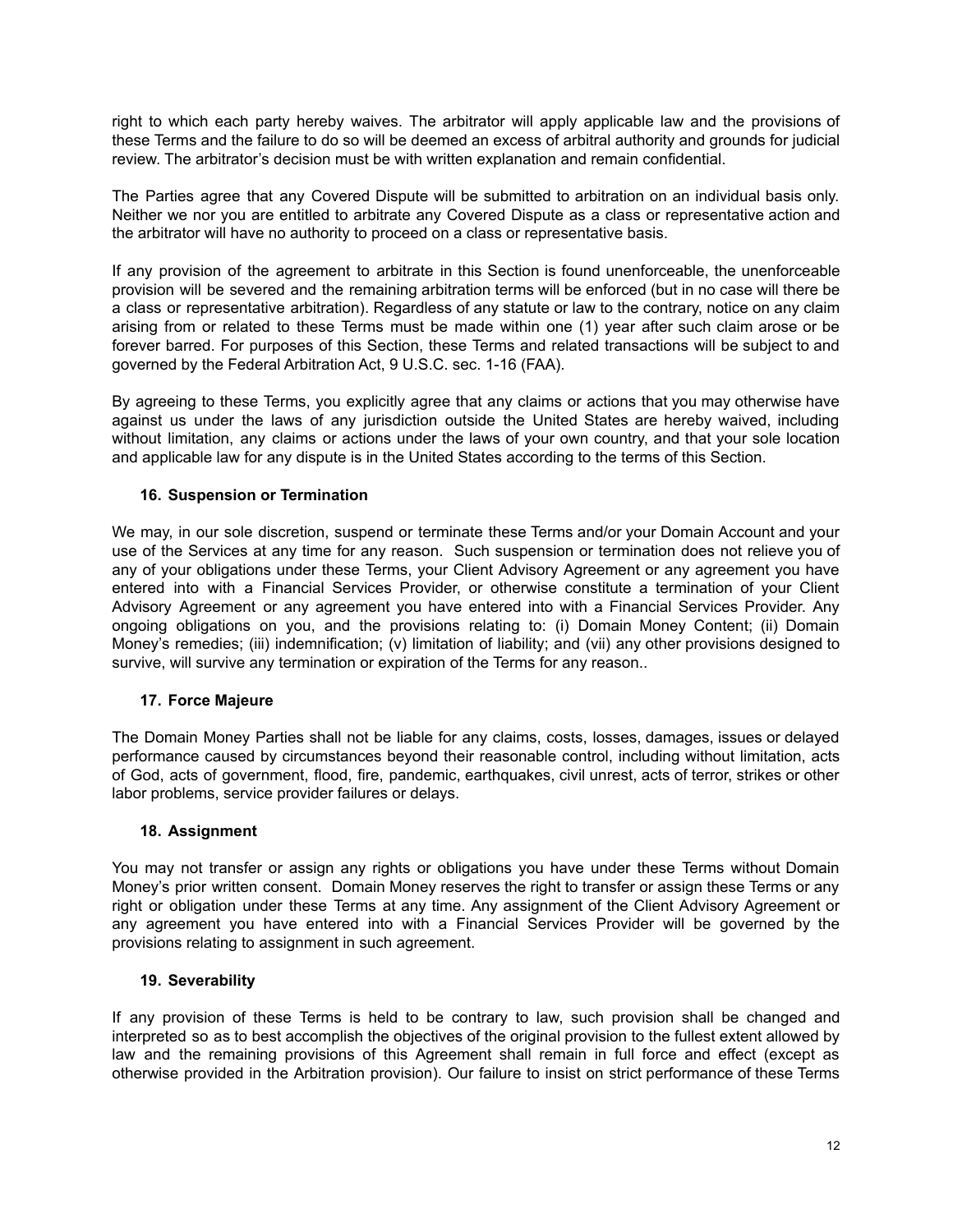will not operate as any waiver and no waiver by us of any right under these terms or be deemed to be a waiver of any other provision or that same provision at any other time.

# **20. No Waiver**

If Domain Money fails or delays in exercising any right, power or remedy or to take action against any breaches of these Terms, it does not mean that it waives its right at a later time to enforce the same.

# **21. Tax**

You will be able to see a record of the transactions related to your accounts which you may wish to use for the purposes of making any required tax filings or payments. It is your responsibility to determine what, if any, taxes apply to the payments you make or receive, and to collect, report, and remit the correct tax to the appropriate tax authority.

We will make any tax withholdings or filings that we are required by law to make, but we are not responsible for determining whether taxes apply to your transaction, or for collecting, reporting, or remitting any taxes arising from any transaction. You are responsible for complying with all applicable law, whether federal, state, local, or non-U.S. You agree that Domain Money and the Financial Services Providers are not responsible for determining whether or which laws may apply to your transactions, including tax law. You are solely responsible for reporting and paying any taxes arising from your accounts.

# **22. E-Sign Disclosure and Consent**

This Section 22 (the "**E-Sign Agreement**") describes how Domain Money and the Financial Services Providers deliver communications to you electronically.

IMPORTANT: TO OPEN AND MAINTAIN A DOMAIN MONEY ACCOUNT AND ACCOUNTS WITH THE FINANCIAL SERVICES PROVIDERS ("**ACCOUNTS**") YOU MUST CONSENT TO RECEIVE NOTICES AND INFORMATION ABOUT YOUR ACCOUNTS AND ANY RELATED SERVICES THAT DOMAIN MONEY AND THE FINANCIAL SERVICES PROVIDERS PROVIDE ELECTRONICALLY. YOU MUST HAVE THE ABILITY TO RECEIVE AND RETAIN ELECTRONIC COMMUNICATIONS BEFORE YOU ACCEPT THESE TERMS. THESE TERMS SET FORTH THE TERMS AND CONDITIONS UNDER WHICH YOU MAY UTILIZE THE SERVICES SET FORTH HEREIN. BY AGREEING TO THESE TERMS YOU CONSENT TO RECEIVE INFORMATION ELECTRONICALLY AS SET FORTH HEREIN. DOMAIN MONEY AND THE FINANCIAL SERVICES PROVIDERS RESERVE THE RIGHT TO PROVIDE INFORMATION ABOUT YOUR ACCOUNTS AND THE SERVICE TO YOU BY NON-ELECTRONIC MEANS.

Please read this E-Sign Agreement carefully and retain a copy for your records. This E-Sign Agreement applies to all disclosures, agreements, statements, notices, communications, and other documents related to your Domain Money Account and your accounts with the Financial Services Providers ("**Documents**"), with Domain Money and the Financial Services Providers.

This E-Sign Agreement will be effective until you tell us that you no longer want to receive Documents electronically by sending us notice in the manner described in Section 22(d) below. As used in this E-Sign Agreement, "you" and "your" mean the person providing this consent and "us" or "we" or "our" refers to Domain Money, the Financial Services Providers, and their respective successors, affiliates or assignees.

# *a. Electronic Delivery of Documents*

By agreeing to this E-Sign Agreement, you consent and agree that: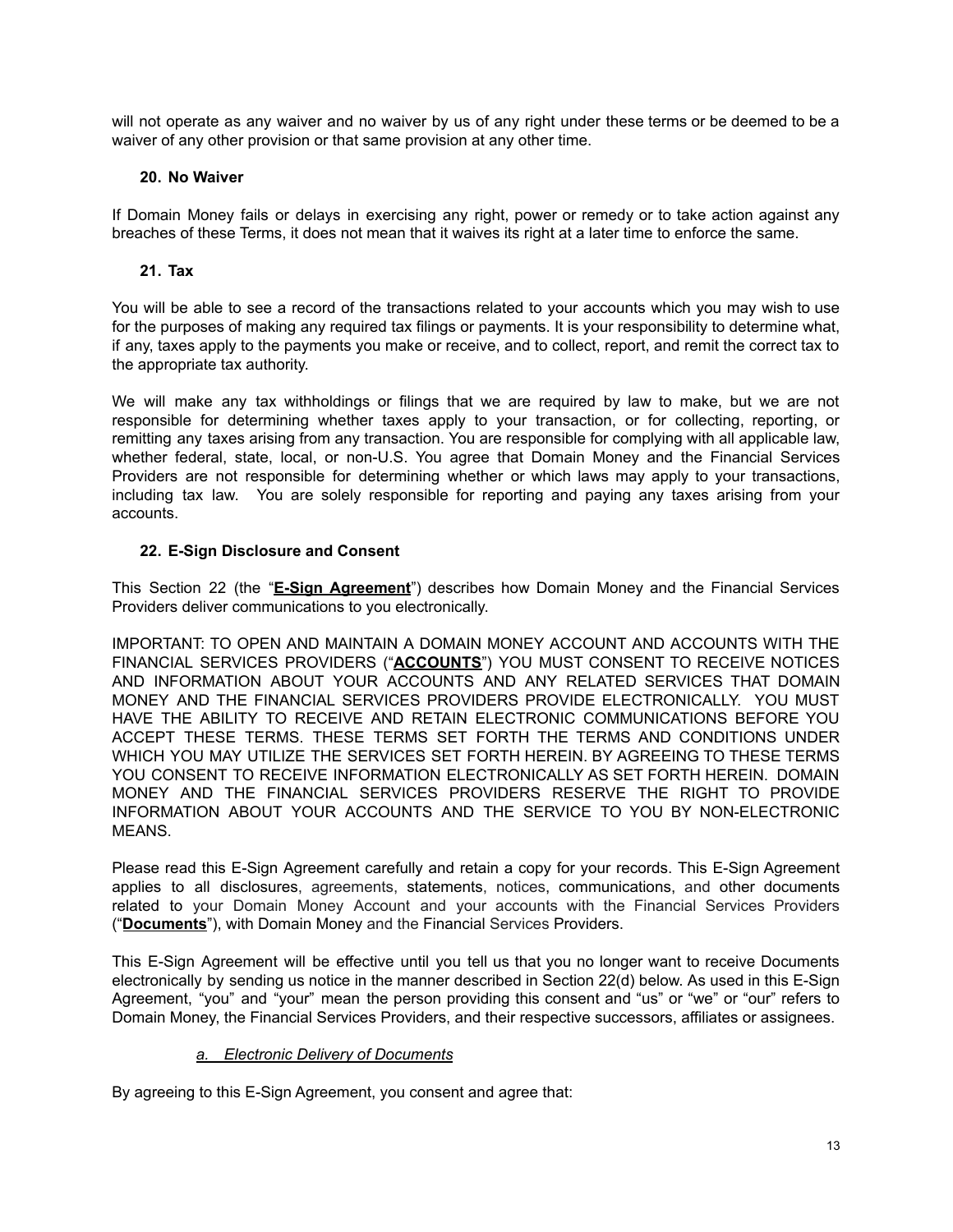- **●** We can provide all Documents to you electronically including, but not limited to, all disclosures required by law and other information about your legal rights and duties.
- **●** Your electronic signature on any Documents has the same effect as if you signed them in ink.
- **●** Your computer or electronic device meets the specifications and requirements listed below, and that computer or device permits you to access and retain the Documents electronically.

You agree that we can send all Documents to you electronically (1) via email, or (2) by access to the Application or a link that we provide in an email notice that we send to you when the information is available, or (3) to the extent permissible by law, by access to a website that we designate in advance for such purpose. You agree that Documents provided electronically have the same meaning and effect as if we provided paper documents to you. When we send you an email or other electronic notification telling you that a Document is available electronically to you online, that act shall have the same meaning and effect as if we provided a paper Document to you, whether or not you choose to view it. You also confirm that you have the hardware and software described in Section 22(c), that you are able to receive and review electronic records, and that you have an active email account.

# *b. Email Address*

You must keep your email or electronic address current with us. You must promptly notify us of any change in your email or other electronic address. You may change the email address on record for you through Website and the Application, or by contacting us at [support@domainmoney.com.](mailto:support@domainmoney.com) We may provide you with separate instructions to update your email address from time to time. You agree that if we send an email message to you regarding any electronic communication or send any electronic communication to the email address you have provided us and such email message is returned as undeliverable, we will be deemed to have nonetheless provided such electronic communication to you.

### *c. Hardware and Software You Will Need*

To use the Accounts and view the Documents, you will need:

- A Current Version (defined below) of an Internet browser we support or a Current Version of the Application;
- A connection to the Internet:
- A Current Version of a program that accurately reads and displays PDF files (which may be either a browser that supports native PDF rendering or a program such as Adobe Acrobat Reader); and
- A computer or electronic device and an operating system capable of supporting all of the above ("**Your Device**").

By "Current Version," we mean a version of the software we support and that is currently being supported by its publisher or the applicable platform (e.g., Apple's iOS). We support the Current Version and for a period of time (at least three months), the version immediately prior to the Current Version of Firefox, Google Chrome, Microsoft Edge, Safari, iOS and Android.

As permitted by and in accordance with applicable law, we reserve the right to discontinue support of a Current Version of software for any reason, including our opinion that it suffers from a security or other flaw that makes it unsuitable for use.

If you make unauthorized modifications to Your Device, such as by disabling hardware or software controls (for example, through a process sometimes referred to as "jailbreaking"), or use a virtual private network, Your Device may no longer be eligible to access or view the Documents and we reserve the right to deny or limit your access to the Application.